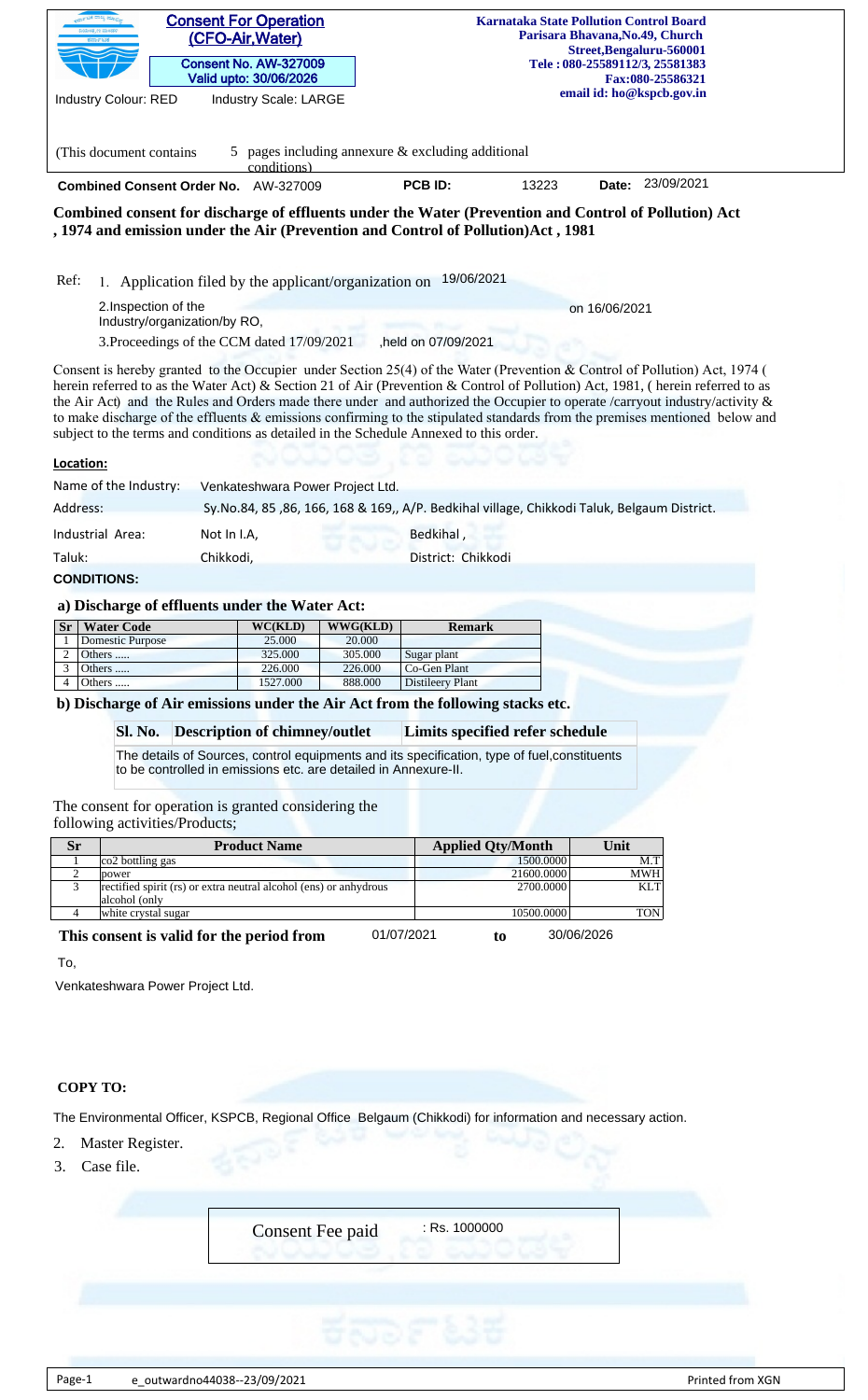|                           | <b>Consent For Operation</b> |
|---------------------------|------------------------------|
| ನಿಯಂತ .ಣ ಮಂಡಳಿ<br>ಕರ್ನಾಟಕ | (CFO-Air, Water)             |
|                           | <b>Consent No. AW-327009</b> |
|                           | Valid upto: 30/06/2026       |

Industry Colour: RED Industry Scale: LARGE

(This document contains  $\qquad 5 \quad$  pages including annexure & excluding additional

# **SCHEDULE**

# **TERMS AND CONDITIONS**

## **A. TREATMENT AND DISPOSAL OF EFFLUENTS UNDER THE WATER ACT.**

conditions)

1. The discharge from the premises of the occupier shall pass through the terminal manhole/manholes where from the Board shall be free to collect samples in accordance with the provisions of the Act/Rules made there under.

2(a). The sewage/domestic effluent shall be treated in septic tank and with soak pit. No overflow from the soak pit is allowed. The septic tank and soak pit shall be as per IS 2470 Part-I & Part-II.

2(b). The treated sewage effluent discharged shall conform to the standards specified in Annexure-I.

3(a). The trade effluent generated in the industry shall be treated in the ETP and treated effluent shall confirm to the standards stipulated by the Board in Annexure-I

3(b). The trade effluent shall be handed over to CETP and maintain logbook of effluent generated & sent every day.

4. The applicant shall install flow measuring/recording devices to record the discharge quantity and maintain the record.

5. The applicant shall not change or alter either the quality or the quantity or the place of discharge or temperature or the point of discharge without the previous consent/ permission of the Board.

6. The applicant shall not allow the discharge from the other premises to mix with the discharge from his premises. Storm water shall not be allowed to mix with the effluents on the upstream of the terminal manhole where the flow measuring devices are installed.

7. The daily quantity of domestic effluent and trade effluent from the industry shall not exceed the limits as indicated in this consent order:

8. The applicant shall discharge the effluents only to the place mentioned in the Consent order and discharge of treated/untreated outside the premises is not permitted.

## **B. EMISSIONS:**

1. The discharge of emissions from the premises of the applicant shall pass through the air pollution control equipment and discharged through stacks/chimneys mentioned in **Annexure-II** where from the Board shall be free to collect the samples at any time in accordance with the provisions of the Act and Rules made there under.The tolerance limits of the constituents forming the emissions in each of the stacks shall not exceed the limits laid down in Annexure-II.

2. The applicant shall provide port holes for sampling of emission, access platforms for carrying out stack sampling, electrical points and all other necessary arrangements including ladder as indicated in Annexure-II.

3. The applicant shall upgrade/modify/replace the control equipment with prior permission of the Board.

## **C.MONITORING & REPORTING:**

1. The applicant shall get the samples of effluents & emissions collected and get them analyzed once a month/either by in house monitoring laboratory or through EP approved laboratories for the parameters as Indicated in Annexure I & II.

2. The applicant shall maintain log books to reflect the working condition of pollution control systems and also self monitoring results and keep it open for inspection.

## **D. SOLID WASTE (OTHER THAN HAZARDOUS WASTE) DISPOSAL:**

1.The applicant shall segregate solid waste from Hazardous Waste, Municipal Solid Waste and store it properly till treatment/disposal without causing pollution to the surrounding Environment.

2.The solid waste generated shall be handled & disposed by scientific method without causing eye sore to the general public and to the surrounding environment.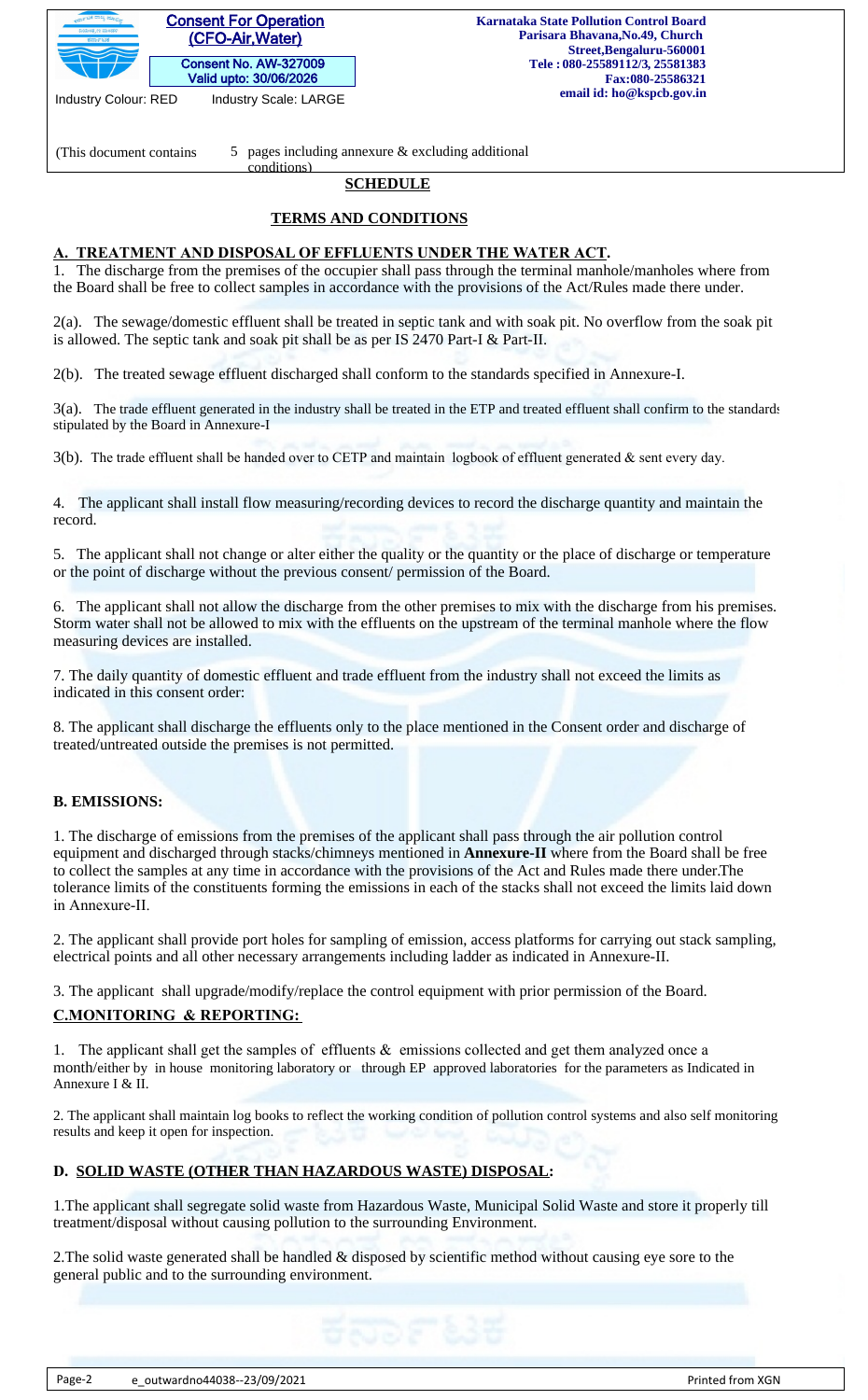

Industry Colour: RED Industry Scale: LARGE

(This document contains  $\qquad 5 \quad$  pages including annexure & excluding additional

#### **E. NOISE POLLUTION CONTROL:**  conditions)

1. The applicant shall ensure that the ambient noise levels within its premises shall not exceed the limits i.e 75 dB(A) Leq during day time and 70 dB(A) Leq during night time as specified in under the Air (Prevention and Control of Pollution) Act, 1981.

### **F. HAZARDOUS AND OTHER WASTES (MANAGEMENT & TRANSBOUDARY MOVEMENT)Rules 2016:**

The applicant shall comply with the provisions of the Hazardous and other Wastes (Management & Transboundry Movement) Rules 2016.

## **G. GENERAL CONDITIONS:**

1. The applicant shall not allow the discharge from the other premises to mix with the discharge from his premises.

- 2. The applicant shall promptly comply with all orders and instructions issued by the Board from time to time or any other officers of the Board duly authorized in this behalf.
- 3. The applicant shall set-up Environmental Cell comprising of qualified and competent personnel for complying with the conditions specified.

4. The Board reserves the right to review, impose additional conditions, revoke, change or alter terms and conditions of this consent.

5. The applicant shall forthwith keep the Board informed of any accidental discharge of emissions/effluents into the atmosphere in excess of the standards laid down by the Board. The applicant shall also take corrective steps to mitigate the impact.

6. The applicant shall provide alternate power supply sufficient to operate all Pollution control equipments.

7. The entire premises shall always be kept clean. The effluent holding area, inspection chambers, outlets, flow measuring points should made easily approachable.

8. The applicant shall display the consent granted in a prominent place for perusal of the inspecting officers of the Board.

9. The applicant his heirs, legal representatives or assignee shall have no claims what so ever to the continuation or renewal of this consent after expiry of the validity of consent.

- 10. The applicant shall make an applic**a**tion f**o**r consent for subsequent period at least 45 days before expiry of this consent.
- 11.The applicant shall develop and maintain adequate green belt all around the periphery.
- 12.The applicant shall provide rain water harvesting system and shall provide proper storm water management system.
- 13.This consent is issued without prejudice to any Court Cases pending in any Hon'ble Court
- 14.The applicant shall furnish the Environmental statement for every financial year ending with 31st March in Form-V as per Environment (Protection) Rules, 1986. The statement shall be furnished before the end of September.
- 15.The applicant shall display flow diagram of the pollution control system near the pollution contol system/s.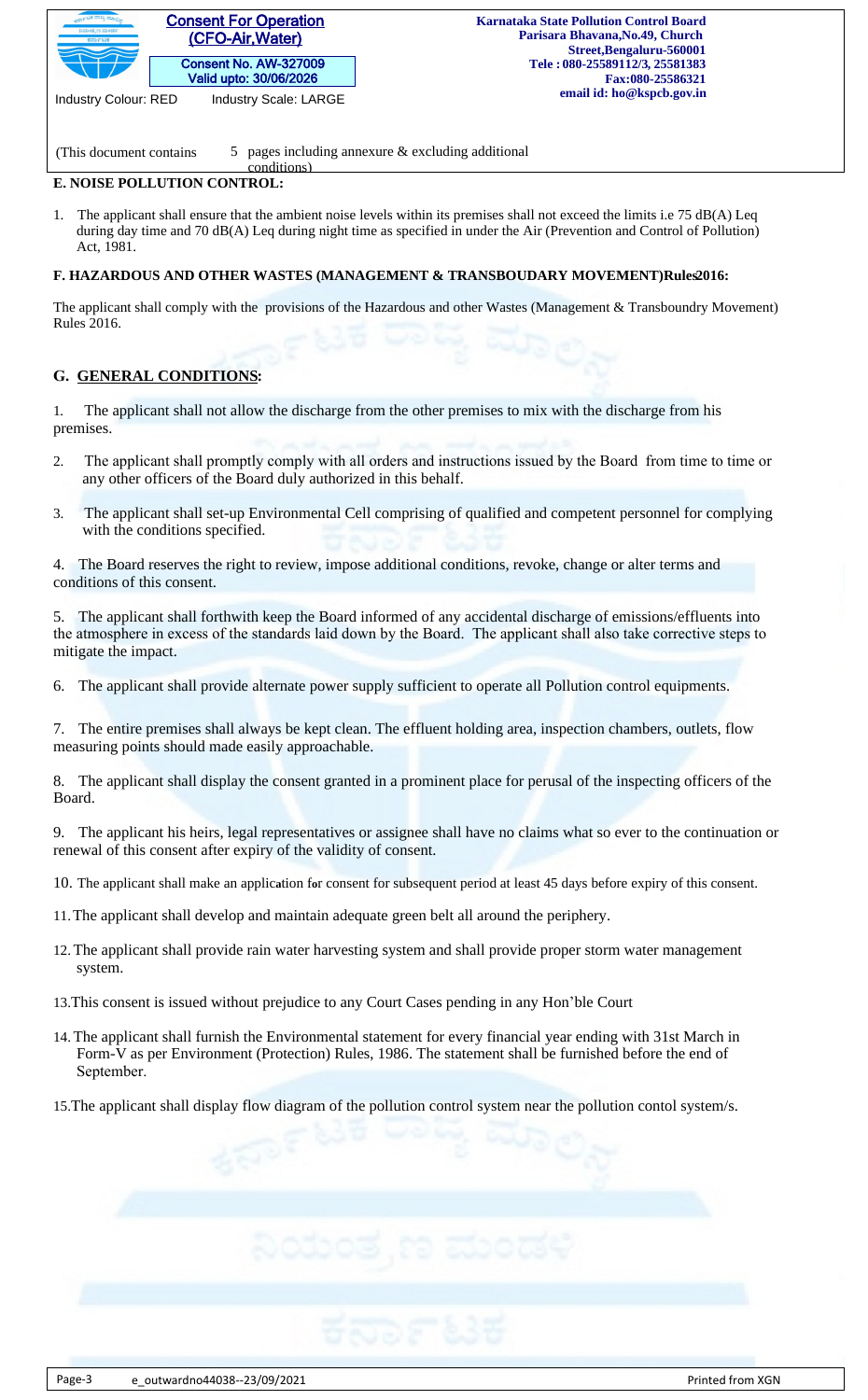| <b>Consent For Operation</b><br>ನಿಯಂತೃಣ ಮಂಡಳಿ<br>(CFO-Air, Water)<br>ಕರ್ನಾಟಕ | <b>Karnataka State Pollution Control Board</b><br>Parisara Bhavana, No. 49, Church<br>Street, Bengaluru-560001 |
|------------------------------------------------------------------------------|----------------------------------------------------------------------------------------------------------------|
| <b>Consent No. AW-327009</b><br>Valid upto: 30/06/2026                       | Tele: 080-25589112/3, 25581383<br>Fax:080-25586321                                                             |
| <b>Industry Scale: LARGE</b><br><b>Industry Colour: RED</b>                  | email id: ho@kspcb.gov.in                                                                                      |
|                                                                              |                                                                                                                |

(This document contains  $\qquad 5 \quad$  pages including annexure & excluding additional conditions)

#### **NOTE:**

The Conditions A(2b,3b) mentioned in the schedule are not applicable.

#### **Additional Conditions:**

1) The Occupier shall comply with all the additional terms and conditions stipulated in Annexure-I,A & B attached herewith. 2) This consent order contains 12 pages including Annexures.

| Chi<br>m.N<br>0. | <b>Chimne</b><br>y<br>attached Rating<br>to | <b>KVA</b>                     | Capacity/ Minimum<br>chimney<br>height to be emission<br>provided<br>above<br>ground<br><b>level</b><br>(in Mts) | <b>Constituents to be</b><br>controlled in the | <b>Tolerance</b><br><b>limits</b><br>mg/NM3 | <b>Fuel</b> | <b>Control</b><br>equipment to<br>be<br>installed, in<br>addition to<br>chimney<br>height as per<br>col.(4) | Air pollution Date of which air<br>pollution control<br>equipments shall<br>be provided to<br>achieve the<br>stipulated<br>tolerance limits<br>and chimney<br>heights<br>conforming to<br>stipulated<br>heights. |
|------------------|---------------------------------------------|--------------------------------|------------------------------------------------------------------------------------------------------------------|------------------------------------------------|---------------------------------------------|-------------|-------------------------------------------------------------------------------------------------------------|------------------------------------------------------------------------------------------------------------------------------------------------------------------------------------------------------------------|
|                  | $1$ D.G.<br><b>Sets</b>                     | <b>250 KVA</b><br>- 11         |                                                                                                                  | 5 PM(mg/NM3), SO2<br>(PPM), NOx(PPM)           | 00,00,00                                    | <b>DIE</b>  | AEC, PRT                                                                                                    | <b>Before</b><br>commissioning.                                                                                                                                                                                  |
|                  | $2$ D.G.<br><b>Sets</b>                     | <b>250 KVA</b><br>- 1          |                                                                                                                  | 5 PM(mg/NM3), SO2<br>(PPM), NOx(PPM)           | 00,00,00                                    | <b>DIE</b>  | AEC, PRT                                                                                                    | <b>Before</b><br>commissioning.                                                                                                                                                                                  |
|                  | 3 Boiler                                    | 30 TPH<br><b>Boiler</b>        |                                                                                                                  | 70 PM(mg/NM3), SO2<br>(PPM), NOx(PPM)          | 150,00,00                                   | <b>COA</b>  | ESP, PRT                                                                                                    | <b>Before</b><br>commissioning.                                                                                                                                                                                  |
|                  | $4$ D.G.<br><b>Sets</b>                     | 500 KVA<br>DG Set              | $\overline{7}$                                                                                                   | PM(mg/NM3), SO2<br>(PPM), NOx(PPM)             | 00,00,00                                    | <b>DIE</b>  | AEC, PRT                                                                                                    | <b>Before</b><br>commissioning.                                                                                                                                                                                  |
|                  | $5$ D.G.<br><b>Sets</b>                     | <b>200 KVA</b><br>DG Set       |                                                                                                                  | 6 PM(mg/NM3), SO2<br>(PPM), NOx(PPM)           | 00,00,00                                    | <b>DIE</b>  | AEC, PRT                                                                                                    | <b>Before</b><br>commissioning.                                                                                                                                                                                  |
|                  | 6 Boiler                                    | 90 TPH<br><b>Boiler</b>        |                                                                                                                  | 75 PM(mg/NM3), SO2<br>(PPM), NOx(PPM)          | 150,00,00                                   | <b>BAG</b>  | PRT, SCR                                                                                                    | <b>Before</b><br>commissioning.                                                                                                                                                                                  |
|                  | 7 Boiler                                    | <b>70 TPH</b><br><b>Boiler</b> |                                                                                                                  | 65 PM(mg/NM3), SO2<br>(PPM), NOx(PPM)          | 150,00,00                                   | <b>BAG</b>  | PRT, SCR                                                                                                    | <b>Before</b><br>commissioning.                                                                                                                                                                                  |

Note:

AEC,PRT : Accoustic Enclosures

ESP,PRT : E.S.P

PRT,SCR : Port Hole

#### **Note:**

 1. The Noise levels within the premises shall not exceed 75 dB (A) leq during day time and 70 dB(A) leq during night time respectively.

2. The DG set shall be provided with acoustic measures as per SI.No.94 in Schedule-I of Environment

 (Protection)Rules. 3. There shall be no smell or odour nuisance from the industry.